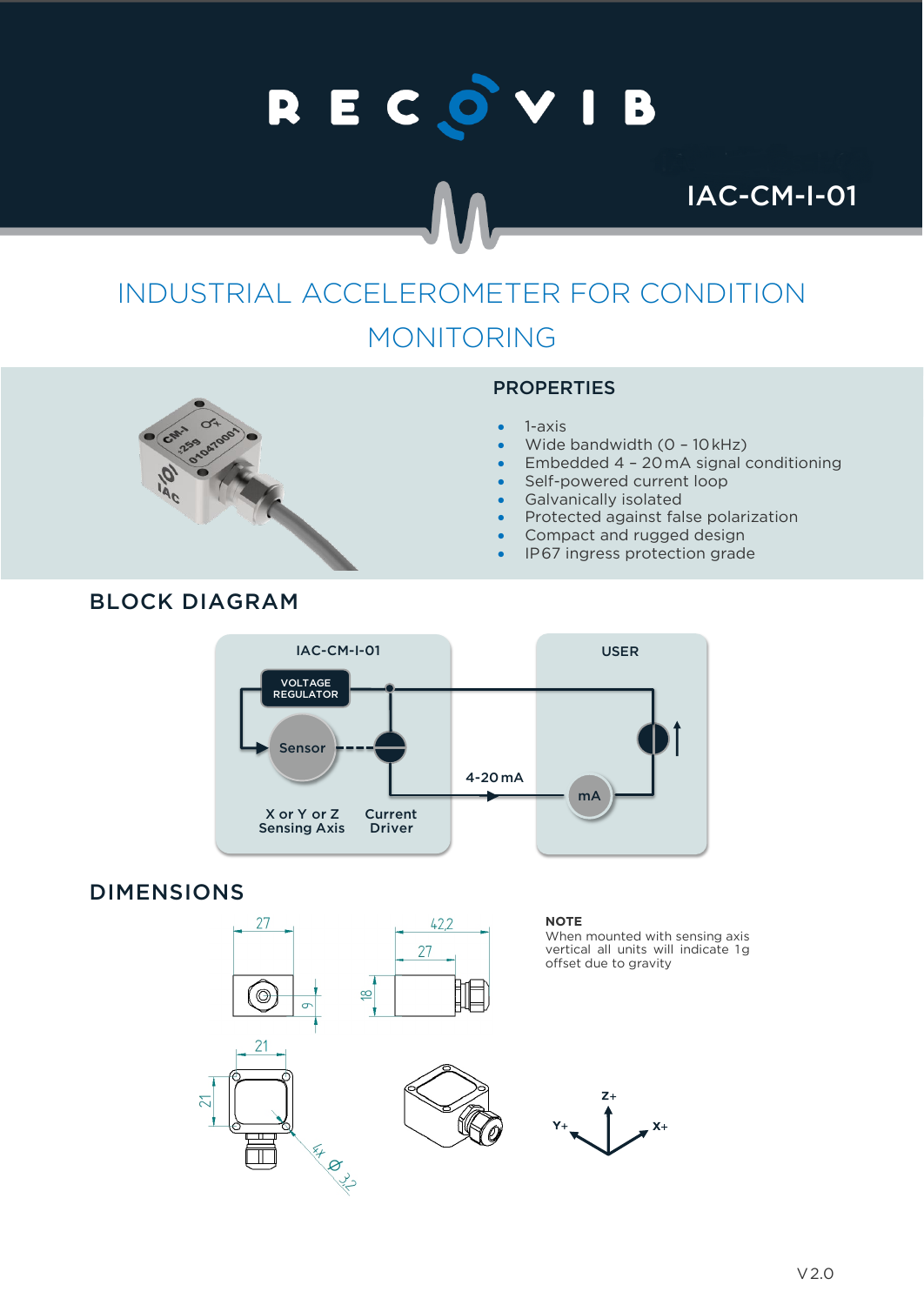#### SPECIFICATIONS – ALL MODELS

| OUTPUT/<br><b>CHANNEL</b>                      | <b>Output Range</b>           | $4-20mA$                               |                             |
|------------------------------------------------|-------------------------------|----------------------------------------|-----------------------------|
|                                                | Supply Voltage                | $12 - 30V$                             |                             |
|                                                | Bandwidth (-3dB)              | $0 - 10$ kHz                           |                             |
|                                                | Non-linearity                 | $0.5\%$ F.S. typ. - 1.5% F.S. max.     |                             |
|                                                | <b>Sensitivity Error</b>      | 2%                                     |                             |
|                                                | <b>Transverse Sensitivity</b> | 2% typ. - 5% max.                      |                             |
|                                                | Offset dispersion             | $±1g$ typ. $-±2g$ max.                 |                             |
|                                                | Destruction limit             | 1000g                                  |                             |
| <b>ENVIRONMENTAL</b><br><b>CHARACTERISTICS</b> |                               | Operating                              | Non-Operating               |
|                                                | <b>Temperature Range</b>      | From $-40$ to $80^{\circ}$ C           | From -55 to $125^{\circ}$ C |
|                                                | Sensitivity drift             | $±500$ ppm/°C                          |                             |
|                                                | Offset drift                  | $\pm$ 50 mg/°C                         |                             |
|                                                | Ingress protection grade      | IP67                                   |                             |
| <b>MECHANICAL</b><br><b>DATA</b>               | <b>Weight Without Cable</b>   | 50 gram / $95$ gram $(1)$              |                             |
|                                                | Case Material (1)             | Aluminium (MIL-A-8625 Type II coating) |                             |
|                                                | Mounting                      | 3.2 mm diameter holes (4x)             |                             |

 $(1)$  Stainless Steel Casing and Cable Gland A4/AISI316 Grade Upon Request (e.g. for offshore/marine environment)

### PERFORMANCES – BY MODEL

| Range<br>(g) | Typ. Sensitivity (1)<br>(mA/g) | <b>Noise</b><br>$(pg/\sqrt{Hz})$ |
|--------------|--------------------------------|----------------------------------|
| ±25          | 0.257                          | 40                               |
| ±50          | 0.128                          | 40                               |
| ±100         | 0.064                          | 50                               |

(1) Calibration data supplied with sensor

### ELECTRICAL RESPONSE